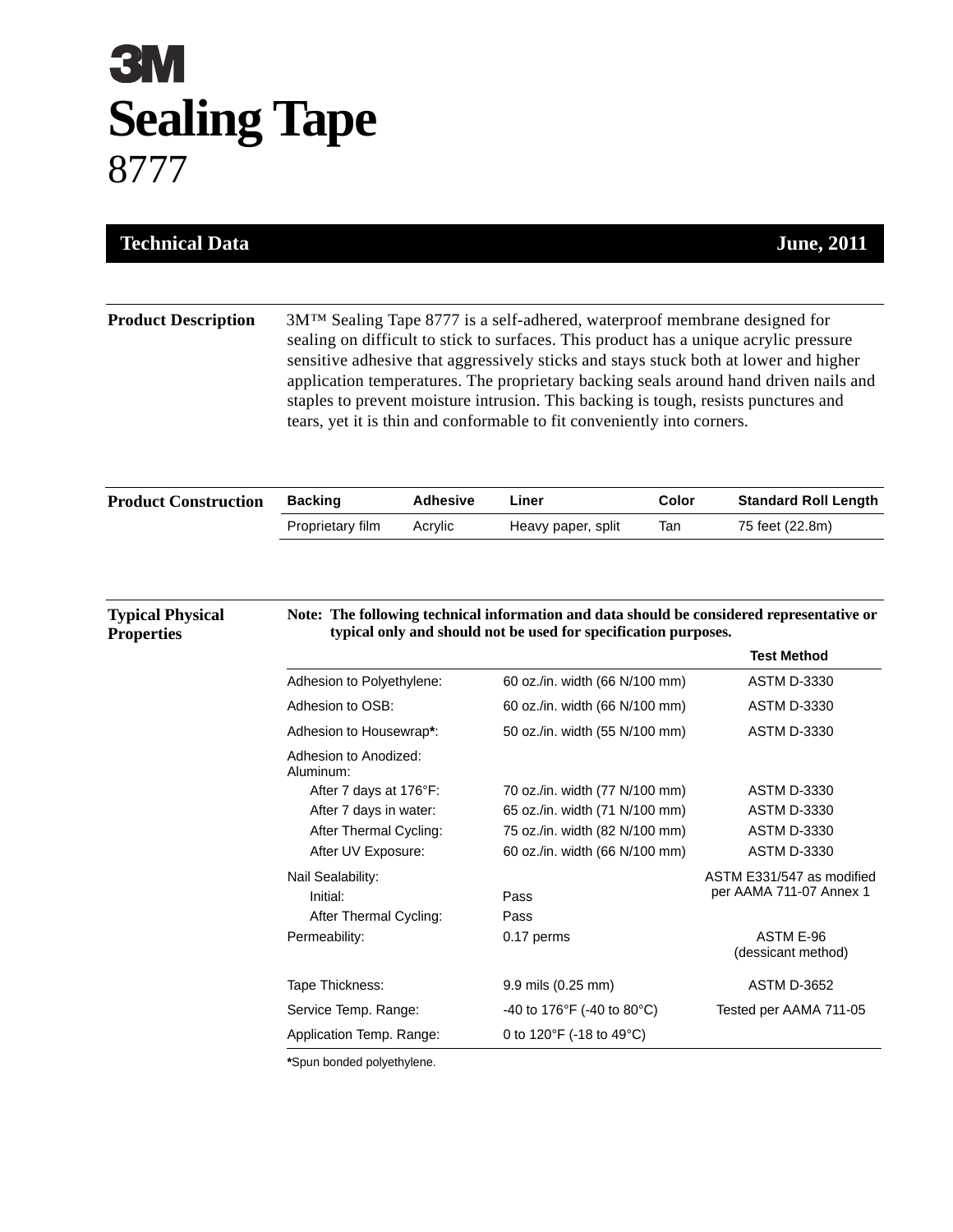## **3M**™ **Sealing Tape**

8777

| <b>Features</b> | • Nail Sealability: Passes ASTM E331/547 (per AAMA 711-07, Annex 1) both<br>before and after thermal cycling.                                                                                                                                                                                                                                                       |  |  |  |  |
|-----------------|---------------------------------------------------------------------------------------------------------------------------------------------------------------------------------------------------------------------------------------------------------------------------------------------------------------------------------------------------------------------|--|--|--|--|
|                 | • Meets the criteria to contribute to the Environmental Quality ("EQ") Credit 4.1:<br>Low-Emitting Materials: Adhesives & Sealants under the United States Green<br>Building Council's Rating System for New Construction & Major Renovations<br>(LEED-NC), Version 2.2, Core and Shell (LEED-CS), Version 2.0, and<br>Commercial Interiors (LEED-CI), Version 2.0. |  |  |  |  |
|                 | • High tack adhesive sticks and stays stuck to many difficult to stick to surfaces.                                                                                                                                                                                                                                                                                 |  |  |  |  |
|                 | • Unique adhesive adheres to damp surfaces.                                                                                                                                                                                                                                                                                                                         |  |  |  |  |
|                 | • Adhesive provides an unique combination of both cold temperature and hot<br>temperature adhesion to most substrates.                                                                                                                                                                                                                                              |  |  |  |  |
|                 | • No adhesive melting or staining in summer heat.                                                                                                                                                                                                                                                                                                                   |  |  |  |  |
|                 | • Proprietary backing seals around nails and staples to prevent moisture intrusion.                                                                                                                                                                                                                                                                                 |  |  |  |  |
|                 | • Unique backing is thin and conformable to conveniently fit into corners.                                                                                                                                                                                                                                                                                          |  |  |  |  |
|                 | • Tough backing resists punctures and tears during application.                                                                                                                                                                                                                                                                                                     |  |  |  |  |
|                 | • Resists UV exposure for up to 6 months.                                                                                                                                                                                                                                                                                                                           |  |  |  |  |
|                 | • Can be installed at temperatures as low as $0^{\circ}F(-18^{\circ}C)$ and as warm as $120^{\circ}F$<br>$(49^{\circ}C).$                                                                                                                                                                                                                                           |  |  |  |  |
|                 | • Compatible with many building sealants: No adverse reaction with synthetic<br>rubber, butyl, polyurethane, silicone and silane terminated hybrid sealants.                                                                                                                                                                                                        |  |  |  |  |
|                 | • Split release liner provides fast application with easy and accurate positioning of<br>the tape.                                                                                                                                                                                                                                                                  |  |  |  |  |
|                 |                                                                                                                                                                                                                                                                                                                                                                     |  |  |  |  |
|                 |                                                                                                                                                                                                                                                                                                                                                                     |  |  |  |  |
|                 |                                                                                                                                                                                                                                                                                                                                                                     |  |  |  |  |
|                 |                                                                                                                                                                                                                                                                                                                                                                     |  |  |  |  |
|                 |                                                                                                                                                                                                                                                                                                                                                                     |  |  |  |  |